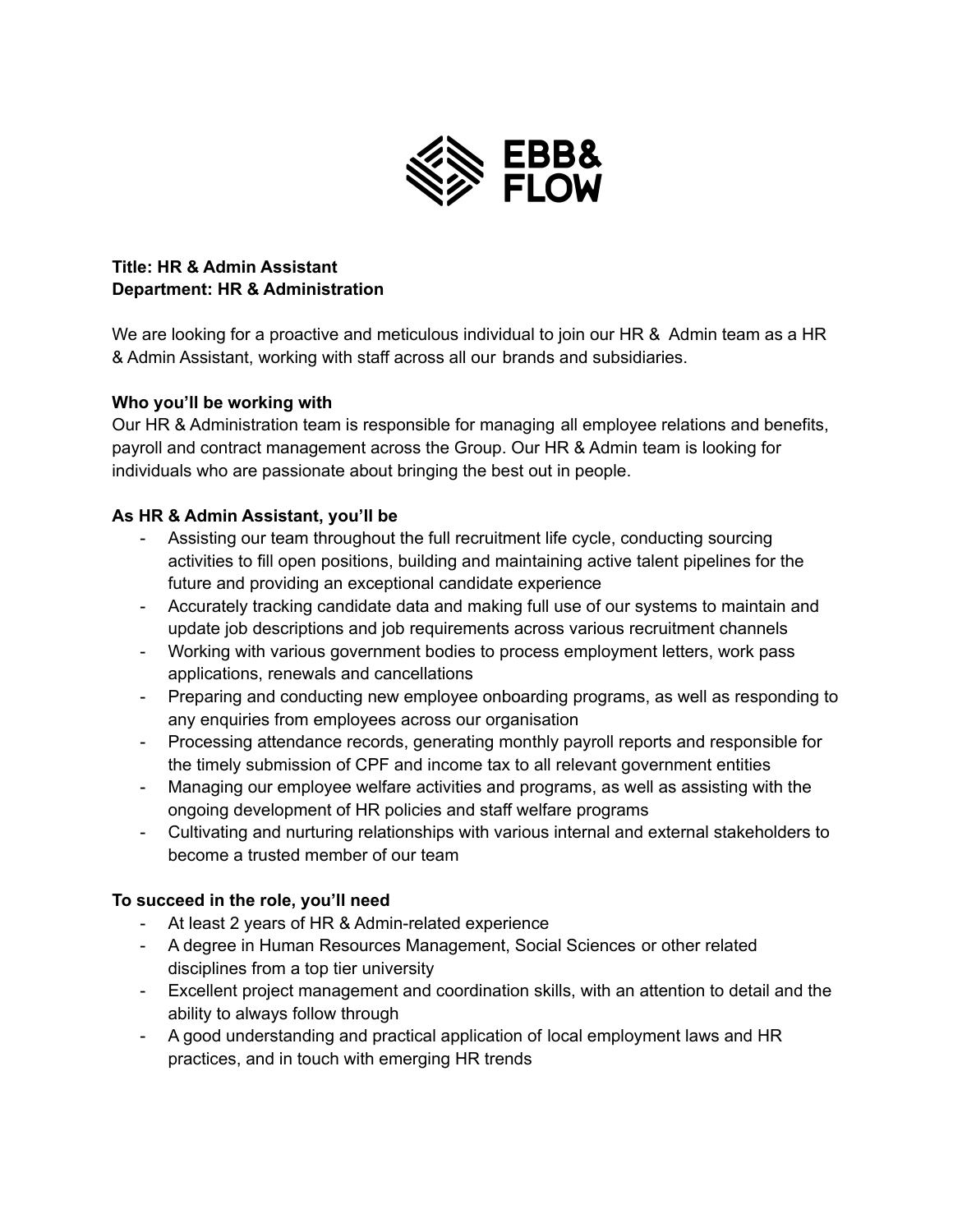- Excellent communication skills and interpersonal relationship management skills with an ability to lead meetings, develop print and online communications and present to key stakeholders
- Fluency in English, both written and spoken. Fluency in Mandarin is a plus.

## **Perks that come with the job…**

- The role comes with great autonomy and flexibility we care less about how you work and more about the end result
- A fun, energetic and fast-paced work environment
- Lots of responsibility very early on we don't micromanage and want to hear your ideas
- A steep learning curve and a closely-knit team to help you grow
- After-work drinks and team dinners
- Plenty of freebies and discounts at all our partner brands

#### **About Ebb & Flow Group**

We create and acquire F&B brands and technologies that elevate consumers' dining experiences.

With 15 brands leveraging our technologies across 10 kitchens in our Group, we have a comprehensive and continuously growing portfolio of companies that sit at the unique intersection of F&B and technology. Notable brands include The Dragon Chamber, Chin Mee Chin, Love Handle Burgers, Tigerlily Patisserie and Supafresh Japan. Our technology portfolio includes Tabletop, a social media food delivery platform, and Aogami, an advanced kitchen management platform.

Based in Singapore, one of the foodie capitals of the world, we are constantly developing and acquiring new brands, outlets and technology products to deliver the most exceptional culinary experiences ever seen. That's why we're always looking for top talent to join the Ebb & Flow family - whether you're a brand creator, software developer, product manager or an operations professional.

#### **Our Business Principles**

#### **1. Fast & Focused Execution**

Time is just about the most valuable commodity we have. So we believe that under breakneck pressure, an iterative approach ultimately yields the best tangible results. In simple terms, that means we're not afraid to try things, to dive right in and to get it done. It doesn't mean we eschew attention to detail, but recognise that the quest for perfection is reached through incremental accomplishment.

#### **2. Work Hard, Work Smart**

An unwavering commitment and work ethic alone just won't cut it without constantly prodding our processes, tweaking our workflows and tinkering with new methods to find sweet spots in